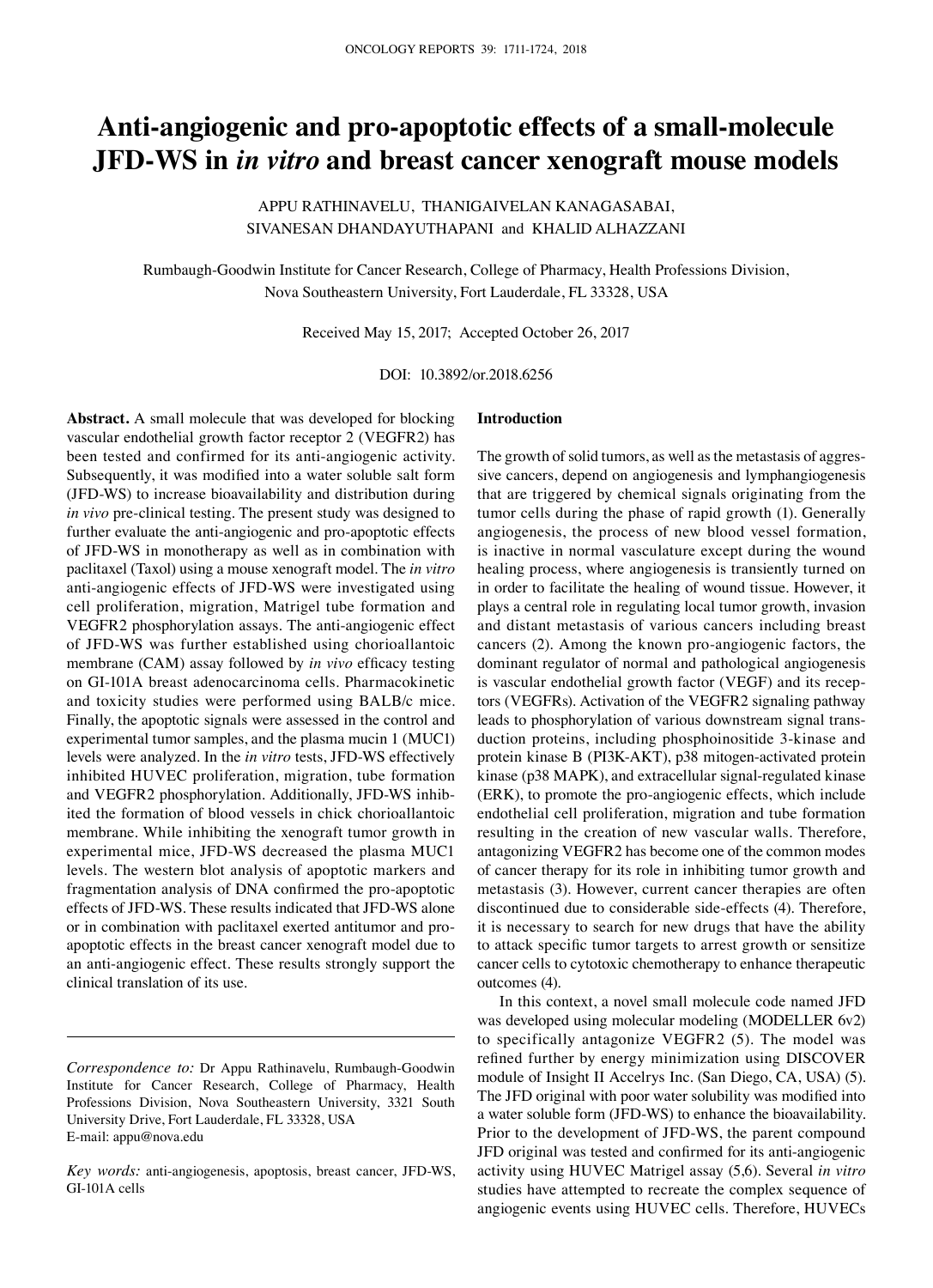are used as the cell based (*in vitro*) model to study abnormal and tumor-associated angiogenesis (7). In addition to confirmation of the anti-angiogenic properties, both the JFD original and JFD-WS were shown to have antitumorigenic effects in a patient-derived xenograft (PDX) implanted animal model (6). As seen with several anti-angiogenic drugs, JFD-WS produces significant control of cancer growth when used in combination with paclitaxel (Taxol). The cytotoxic compound paclitaxel is classified as a taxane, an anti-microtubule agent with a unique mechanism of action and potent cytotoxic activity against several tumor types, including ovarian, breast, lung and bladder (8,9). Taxol inhibits the cell cycle at the G2-M phase transition points and subsequently induces apoptosis of cancer cells (10). The two most commonly described pathways of apoptosis are the death receptor-mediated (extrinsic) and the mitochondria-mediated (intrinsic) pathway. The extrinsic pathway is initiated by activation of death receptors of the tumor necrosis factor (TNF) superfamily that are expressed on the cell surface. The intrinsic pathway is typically initiated subsequent to chemotherapy treatment, growth factor withdrawal, hypoxia or via induction of tumor-suppressor genes (11). Apart from evaluating the pro-apoptotic signals, we also assessed the tumor burden by measuring the levels of circulating tumor marker MUC1 (CA 15-3), a transmembrane glycoprotein of the mucin family, which is overexpressed in >90% of breast carcinomas (12). Due to overexpression and its secretion into the blood circulation, MUC1 is considered as a tumor marker (13).

Therefore, the main focus of the present study was to determine the anti-angiogenic and pro-apoptotic effects of JFD-WS alone and in combination with Taxol in GI-101A xenografts, a PDX breast cancer mouse model. In addition, the chronic toxicity of JFD-WS alone and in combination with Taxol was also studied. Taken together, our data suggest that JFD-WS could be further advanced towards the clinical translation of its use.

### **Materials and methods**

*Cell lines and reagents.* For *in vitro* experiments, HUVECs were purchased from Lonza (Walkersville, MD, USA) and maintained in endothelial cell growth medium-2 (EGM-2) supplemented with BulletKit containing VEGF and all the required growth factors. Cells were incubated at 37̊C in a humidified incubator with 95% air, 5% CO<sub>2</sub>. For *in vivo* experiments, GI-101A human breast carcinoma cells derived at the Rumbaugh-Goodwin Institute for Cancer Research (Plantation, FL, USA) from a 57-year-old female patient with recurrent ductal adenocarcinoma (stage IIIa; T3N2MX) who had not previously received any chemotherapy or radiation therapy other than surgery were used in the present study (14). GI-101A and MCF-7 cells were maintained in RPMI-1640 and Dulbecco's modified Eagle's medium (DMEM), respectively, supplemented with 10% fetal bovine serum (FBS), 2 mM L-glutamine, 1.5 g/l sodium bicarbonate and 1% penicillin/streptomycin. Cultures were incubated under the same aforementioned conditions. Only single-cell suspensions with >95% viability were used for injection into the experimental mice. The antibodies against p53 (9282; 1:1,000 rabbit polyclonal), Bcl-2 (D55G8; 1:1,000 rabbit monoclonal), Bax (D2E11; 1:1,000 rabbit monoclonal), APAF-1 (D7G4; 1:1,000 rabbit monoclonal), cytochrome *c* (D18C7; 1:1,000 rabbit monoclonal), PARP (46D11; 1:1,000 rabbit monoclonal), phospho-VEGFR2 (19A10; 1:1,000 rabbit monoclonal) and cleaved caspase-3 (9662; 1:1,000 rabbit polyclonal) were purchased from Cell Signaling Technology (Danvers, MA, USA). Sunitinib was purchased from Sigma-Aldrich Co. (St. Louis, MO, USA). All other chemicals used in this experiment were of research grade.

*Cell proliferation assay.* The proliferation of HUVECs was determined by bromodeoxyuridine (BrdU) labeling assay. Briefly, HUVECs were plated at  $5x10^3$  cells/well in 96-well plates and allowed to attach for 24 h in EGM-2 BulletKit (100  $\mu$ l/well). Cells were exposed to different concentrations of JFD-WS (1-40  $\mu$ M) and incubated in the presence of 1X BrdU for 24 h, and then assayed with BrdU Cell Proliferation kit (Cell Signaling Technology) following the manufacturer's instructions.

*Cytotoxicity assay using MCF-7 and GI-101A cells.* To further confirm the effect of JFD-WS on breast cancer cell lines, cytotoxicity on GI-101A and MCF-7 cells was assessed using trypan blue dye exclusion method. Briefly, the cells were treated with different concentrations of JFD-WS (1-100  $\mu$ M) for 24 h. Then, the cell death was determined by calculating the relative percentage of live cells.

*Cell migration assay.* The effect of JFD-WS on cell migration was assessed using both Transwell and scratch assays. For Transwell migration assay, 6.5-mm Transwell inserts with an 8- $\mu$ m polycarbonate membrane (Corning Inc., Corning, NY, USA) were used. The upper chamber of the Transwell contained HUVECs suspended with basal media exposed to different concentrations of JFD-WS. The lower chamber was filled with EGM-2 supplemented with 50 ng/ml VEGF-A as a chemoattractant. Then, the Transwell plates were incubated for 24 h to allow for migration of HUVECs across the porous membrane. Transwell filters were fixed in 70% ethanol and stained with crystal violet and examined under a Leica microscope (DMI3000 B; Leica Microsystems, Inc., Buffalo, Grove, IL, USA). Migratory cells were detached from the lower chamber and counted using Bio-Rad TC10™ automated cell counter. For the scratch assay, a confluent monolayer of HUVECs was grown on 24-well plates. A sterile 200- $\mu$ l tip was used to scratch a straight line and fresh medium with corresponding concentrations of JFD-WS (0.1-10  $\mu$ M) was added to the scratched monolayer. The drug concentrations used in this assay were determined based on the results obtained from the Transwell migration assay, in which we observed >70% inhibition at 10  $\mu$ M. Therefore, 10  $\mu$ M JFD-WS was used as a maximum concentration for the scratch assay. Images were captured using Leica microscope (DMI3000 B) at 12 h postscratch. The cell migratory effect of JFD-WS was calculated as the percentage of the cell migration after 12 h. Images were analyzed using ImageJ software (http://rsbweb.nih.gov/ij/ download. html).

*Matrigel tube formation assay.* The anti-angiogenesis ability of JFD-WS was evaluated using the Chemicon *in vitro*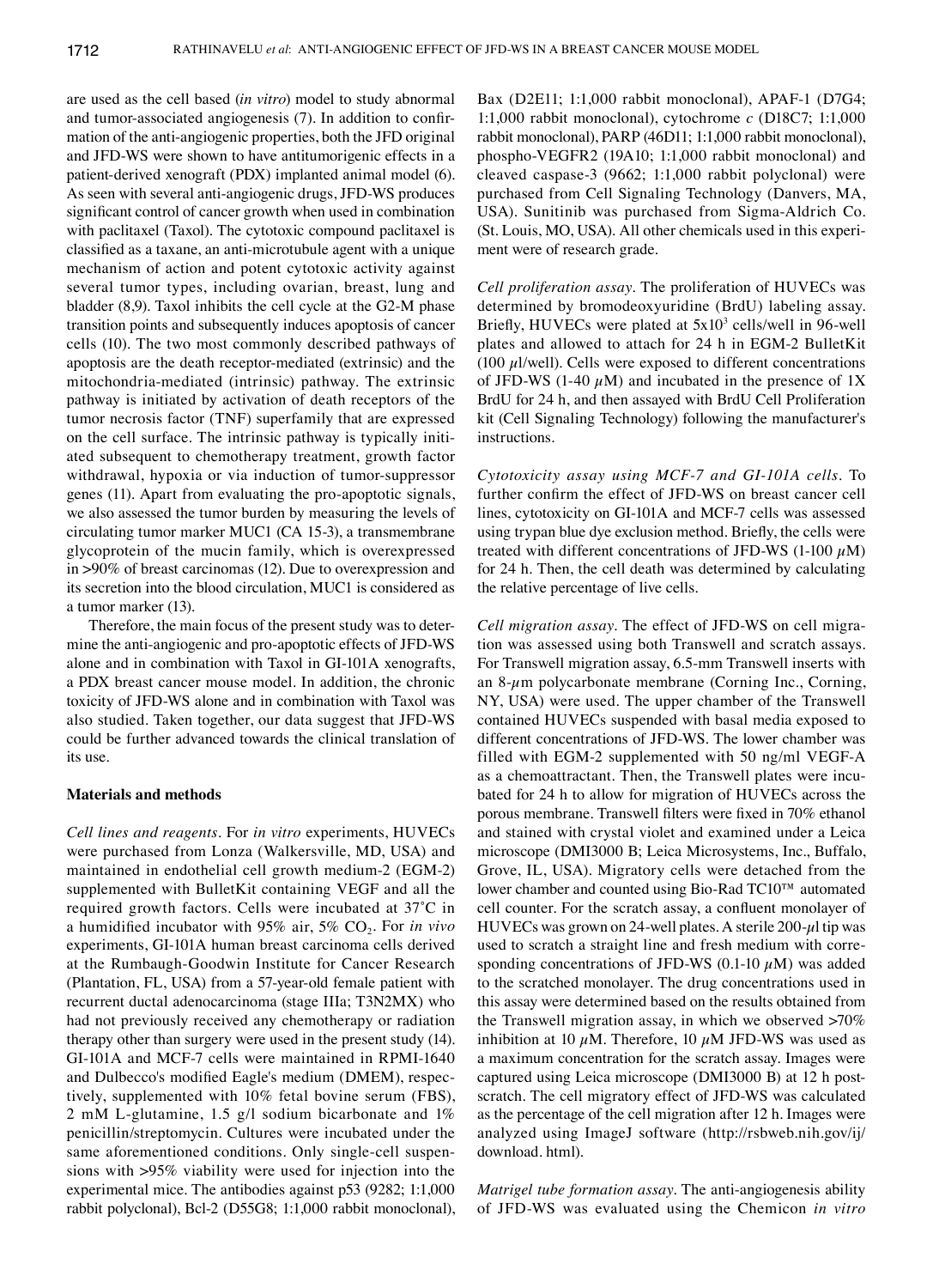angiogenesis assay kit (ECM 625; Millipore, Billerica, MA, USA). Briefly, a 96-well plate was pre-incubated with EC-Matrigel at  $37^{\circ}$ C for 1 h. Then, HUVECs (1x10<sup>4</sup> cells) suspended in the EGM-2 medium were seeded onto the Matrigel and treated with various concentrations of JFD-WS (0.05-10  $\mu$ M). After a 6-h incubation at 37°C, tube formation was assessed by counting the capillary tube branch points in 5 randomly selected fields for each well using Leica microscope (DMI3000 B). The capillary network formation was scored according to the method of Sridhar *et al* (5). Sunitinib was used as a positive control.

*Inhibition of growth factor-stimulated VEGFR2 phosphorylation in vitro.* The ability of JFD-WS to inhibit VEGFR2 phosphorylation was determined using western blotting. HUVECs were treated with JFD-WS  $(2 \mu M)$  in the presence and absence of VEGF (50 ng/ml). After 24 h of treatment, the cells were lysed on ice; proteins were extracted and analyzed by western blotting. Protein sample extracted from sunitinib-treated cells was included as a positive control.

*Phospho-VEGFR2 sandwich ELISA assay.* Endogenous levels of phospho-VEGFR2 (Tyr1175) were determined using PathScan® Phospho-VEGFR2 (Tyr1175) Sandwich ELISA kit (Cell Signaling Technology). Briefly, the protein samples were diluted to the equal concentration; 100  $\mu$ l of each diluted cell lysate was added to the mouse anti-VEGFR2 antibody-coated microwells and allowed to incubate overnight. Then, the microwells were incubated with rabbit anti-pVEGFR2 (Y1175) detection antibody followed by horseradish peroxidase (HRP)-linked secondary antibody and then developed with 3,3',5,5'-tetramethylbenzidine (TMB) substrate. Absorbance was read at 450 nm after adding the stop solution, and the results were recorded using a VersaMax microplate reader (Molecular Devices, Sunnyvale, CA, USA). Sunitinib was used as a positive control.

*Chorioallantoic membrane (CAM) angiogenesis assay.* The CAM assay was performed according to the method described by Tamilarasan *et al* (15). Fertilized chicken eggs were incubated in an automated digital egg incubator at 37̊C and 67% relative humidity (RH). On the fourth day, the incubated eggs were broken and gently plated on Petri dishes under sterile conditions. JFD-WS at 5 and 10  $\mu$ M concentrations was added to a paper disc containing 50 ng/ml VEGF and incubated for 12 and 24 h. Images were captured using a digital camera (Canon PowerShot A810). Angiogenesis was quantified by counting the number of branching blood vessels.

*Treatment with PDX-implanted athymic nude mice.* Eightto 10-week-old in-house bred female athymic nude mice, weighing  $\sim$ 25 g, were used for tumor implantation. All animal care and experiments were performed in accordance with the guidelines and approval of the Institutional Animal Care and Use Committee (IACUC) of Nova Southeastern University. Briefly,  $3.0x10<sup>6</sup>$  cells were subcutaneously injected into the right flank of athymic nude mice. The tumor-bearing mice were divided randomly into 4 groups: group I was the untreated control; group II was treated with JFD-WS (100 mg/kg); group III was treated with Taxol (10 mg/kg); and group IV

was treated with the combination of JFD-WS (100 mg/kg) and Taxol (10 mg/kg). The experimental mice were treated once every 2 days for a period of 22 days. The tumor volume (V) was calculated according to the formula:  $V = \frac{1}{2} x (L x W^2)$ where L, is the length and W, is the width. All the animals in the control and experimental groups were sacrificed at the end of the treatment. Blood samples were collected and plasma was separated for MUC1 analysis. The tumor tissues from control and experimental animals were harvested for DNA isolation and protein extraction.

*Plasma MUC1 levels.* Enzyme-linked immunosorbent assay (ELISA) was used for measuring the levels of MUC1 following the manufacturer protocol (Sigma-Aldrich, St. Louis, MO, USA). Briefly, the plasma collected from the control and experimental animals was added to microwells coated with anti-MUC1 antibody and allowed to incubate for 2 h at 37̊C. Then, the microwells were incubated with rabbit anti-MUC1 detection antibody followed by HRP-conjugated secondary antibody. The color for the measurement was developed using TMB substrate. The absorbance was read at 450 nm after adding the stop solution, and the results were recorded using a microplate reader (Molecular Devices).

*Western blot analysis.* Tumor tissues (50 mg) were homogenized, and the tissue lysates were subjected to western blot analysis. Briefly,  $25 \mu$ g of total protein was subjected to electrophoresis on 10-12% polyacrylamide gel, and then transferred onto a nitrocellulose membrane. After blocking with 5% non-fat dry milk solution, the membranes were probed with antibodies for p53, Bcl-2, Bax, APAF-1, PARP, cytochrome *c* and cleaved caspase-3 (1:1,000 dilution). The protein bands were visualized using the LumiGLO chemiluminescence substrate system (KPL Biosolutions, Milford, MA, USA) after incubation of the blotted membrane with HRP-conjugated secondary antibody (anti-rabbit A6154; 1:10,000; Sigma, St. Louis, MO, USA). As a loading control, membranes were stripped and reprobed with β-actin (A5441; 1:5,000 dilution; Sigma). The protein band intensity was quantified using ImageJ software (http://rsbweb. nih.gov/ij/download.html).

*DNA fragmentation assay.* DNA fragmentation was determined by gel electrophoresis. For this experiment, tumor tissue  $(\sim 25 \text{ mg})$  was collected to extract DNA using DNeasy® Blood and Tissue kit (Qiagen, Valencia, CA, USA). DNA extracts (50 ng) mixed with peqGreen were loaded onto a 1.5% agarose gel, and then electrophoresis was performed at 50 V for 2 h. The gel also contained a DNA ladder for comparing the sizes of the DNA fragments.

*Evaluation of chronic toxicity with JFD-WS.* To test the potential toxicity of JFD-WS, 8- to 10-week-old in-house bred BALB/c mice (weight, 22-30 g) were used. All animals were maintained under sterile 12 h light-dark controlled conditions. They also had free access to autoclaved water and a conventional mouse diet throughout the experiment. The experimental animals were divided into 4 groups (6 in each group). The first group was the control that was not treated with any drug; the second group was injected with JFD-WS (100 mg/kg body weight); the third group was injected with Taxol (10 mg/kg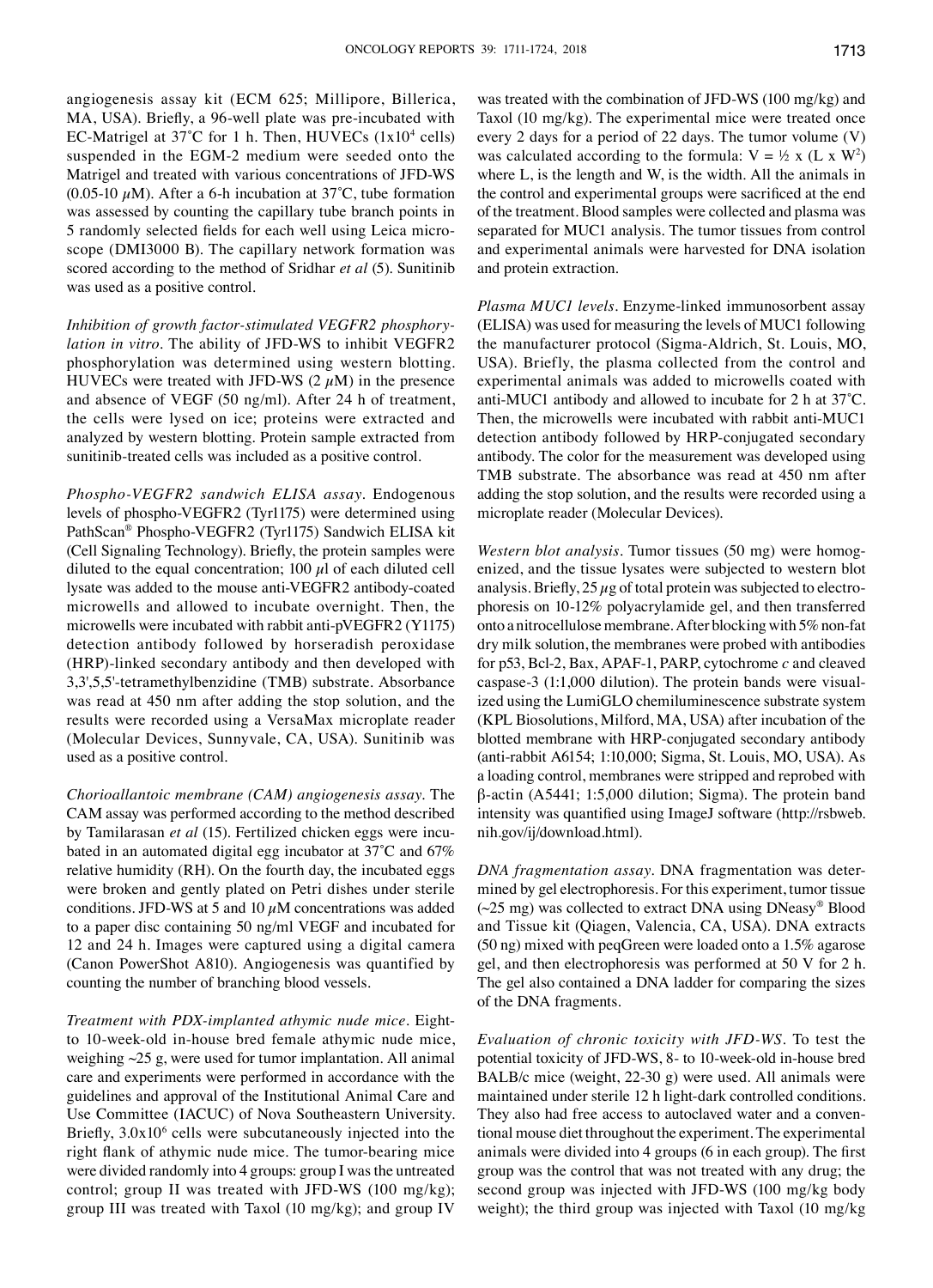

Figure 1. Chemical structure of JFD-WS. JFD-WS has a molecular formula  $C_{16}H_{16}O_2$  with a molecular weight of 395.84 g/mol.

body weight) and the fourth group was injected with JFD-WS (100 mg/kg body weight) and Taxol (10 mg/kg body weight). The injections were given intraperitoneally (i.p.) once every 2 days for the duration of 30 days. All the animals were monitored twice a day for harmful side-effects such as allergy or ulceration, anorexia, and other relevant symptoms. At the end of the treatment period, blood samples were collected for performing blood chemistry and hematological analysis.

*Pharmacokinetic studies.* All pharmacokinetic parameters were evaluated using BALB/c mice. Briefly, JFD-WS was dissolved in sterile water and given i.p. at a concentration of 100 mg/kg body weight. The plasma samples (100  $\mu$ l) were collected at different time points  $(2.5-1,440 \text{ min})$  while 20  $\mu$ l urine samples were collected at 15-1,440 min. Then, JFD-WS was extracted using simple liquid extraction procedure with HPLC grade acetonitrile (ACN). Final extracts were analyzed by reverse-phase high-performance liquid chromatography (Hitachi 2000, Monroe, GA, USA). The stationary phase consisted of Hitachi Lachrom C18 column (15 x 4.6 mm; 5  $\mu$ m particle size), whereas the mobile phase consisted of 100% ACN.

*Statistical analysis.* The data presented in the present study represent mean  $\pm$  standard deviation (SD) values from at least 4 independent experiments. Statistical analyses were performed using a one-way analysis of variance (ANOVA) and the differences between means were tested by unpaired Student's t-test using SPSS software (SPSS, Inc., Chicago, IL, USA). The value of P<0.05 was considered as statistically significant.

#### **Results**

*Effect of JFD-WS on HUVEC proliferation and migration.*  JFD-WS was designed to be easily dissolved in aqueous solutions. Its chemical structure is shown in Fig. 1. We initially sought to confirm the inhibitory effects of JFD-WS on endothelial cell (EC) proliferation. As shown in Fig. 2A, the proliferation of HUVECs stimulated by VEGF was significantly decreased after JFD-WS treatment at a concentration ranging from 5 to 40  $\mu$ M. In contrast, trypan blue assay results exhibited significant dose-dependent cell viability reduction of MCF-7 and GI-101A cells with  $IC_{50}$ 



Figure 2. (A) JFD-WS inhibits VEGF-stimulated endothelial cell proliferation. HUVECs were treated with JFD-WS (1-40  $\mu$ M) for 24 h. Proliferation was then assessed by BrdU assay. Data represent mean ± SD of 3 independent experiments. Significance was tested using a two-tailed t-test compared to the untreated cells (\* P≤0.05, \*\*P≤0.01). (B) The effect of JFD-WS on breast cancer cell viability. GI-101A and MCF-7 breast cancer cells were treated with different doses of JFD-WS for 24 h. Trypan blue assay showed a dose-dependent decrease in cell viability in MCF-7 and GI-101A cells compared to the control group (untreated cells). Here, the control group is referred as 100% of viable cells. Data represent mean ± SD of 3 independent experiments (\*P≤0.05, \*\*P≤0.01, \*\*\*P≤0.005).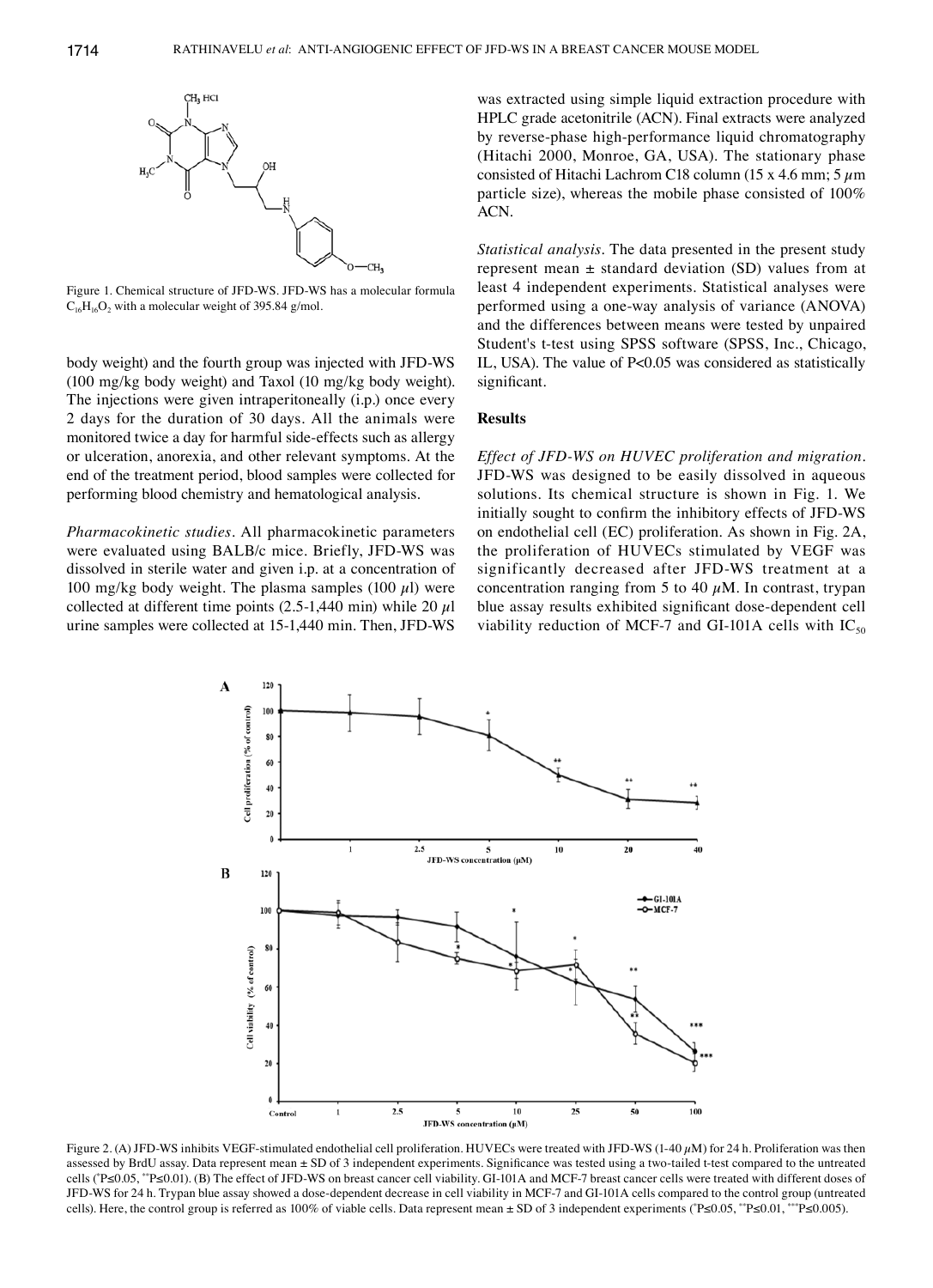

Figure 3. Effect of JFD-WS on the migratory potential of HUVECs was analyzed using *in vitro* Transwell assay. (A) Representative images depicting migration by HUVECs following exposure to JFD-WS. After 12 h of incubation, the cells remaining on the porous membrane (inserts) were fixed in 70% ethanol and stained with crystal violet and examined under Leica microscope. (B) Migrated cells on the lower chamber in the control and treatment groups were counted using TC10 automated cell counter. Data represent quantification of the percentage of migration in the treatment groups with respect to the control (<sup>\*</sup>P≤0.05,  $*$ \*P≤0.01,  $**$ P≤0.005).

values of 36.5 and 55.5  $\mu$ M respectively, after a 24-h treatment with JFD-WS (Fig. 2B). To further confirm the anti-angiogenic property of JFD-WS, we explored the effect of JFD-WS on the migration of HUVECs using Transwell migration assay. Our results showed that JFD-WS significantly inhibited the migration ability of HUVECs in a concentration-dependent manner (Fig. 3A), which is well correlated with the fewer number of migrated JFD-WS-treated cells in the lower chamber (Fig. 3B). After 24 h, ~90% of HUVECs were trapped in the upper compartment when treated with 40  $\mu$ M JFD-WS as compared to the untreated cells, indicating a potential antimigratory effect of JFD-WS (Fig. 3A). Similarly, JFD-WS exhibited consistent inhibitory effects on cell migration when assayed by scratch assay (Fig. 4A and B).

*Inhibition of HUVEC tube formation and VEGFR2 phosphorylation.* Beyond endothelial cell proliferation and migration, angiogenesis is dependent on the ability of ECs to organize and form cellular networks. Therefore, the ability of JFD-WS to inhibit angiogenesis was evaluated using capillary tube formation assay. As shown in Fig. 5A, HUVECs were seeded on Matrigel and treated with increasing concentrations of JFD-WS. Untreated HUVECs formed capillary-like structures within 6 h. However, JFD-WS strongly inhibited the tube formation of HUVECs in a concentration-dependent manner (0.05-10  $\mu$ M). Almost the maximum destruction of tube network was observed when HUVECs were incubated with JFD-WS at 10  $\mu$ M. Then, we investigated the effects of JFD-WS on phospho-VEGFR2 protein expression. As shown in Fig. 5B, there was a significant reduction in VEGF-stimulated phospho-VEGFR2 levels in HUVECs treated with JFD-WS at a 2  $\mu$ M concentration. In addition, the effect of JFD-WS on VEGF-induced tyrosine phosphorylation activity of VEGFR2 was measured using PathScan Sandwich ELISA kit. Results in Fig. 5C, show that the phosphorylation activity of VEGFR2 was increased by the exogenously added VEGF. However, the VEGF-induced phosphorylation activity of VEGFR2 was significantly attenuated in cells treated with JFD-WS.

*Effects of JFD-WS on angiogenesis using CAM.* To confirm the anti-angiogenic effects of JFD-WS, CAM assay was performed with 5 and 10  $\mu$ M concentrations of JFD-WS. The number of blood vessels formed in the chorioallantoic membrane was significantly suppressed in both 5 and 10  $\mu$ M JFD-WS treated groups as compared with the controls (Fig. 6A). The number of newly formed vessels was suppressed by  $~40\%$  (P<0.01) and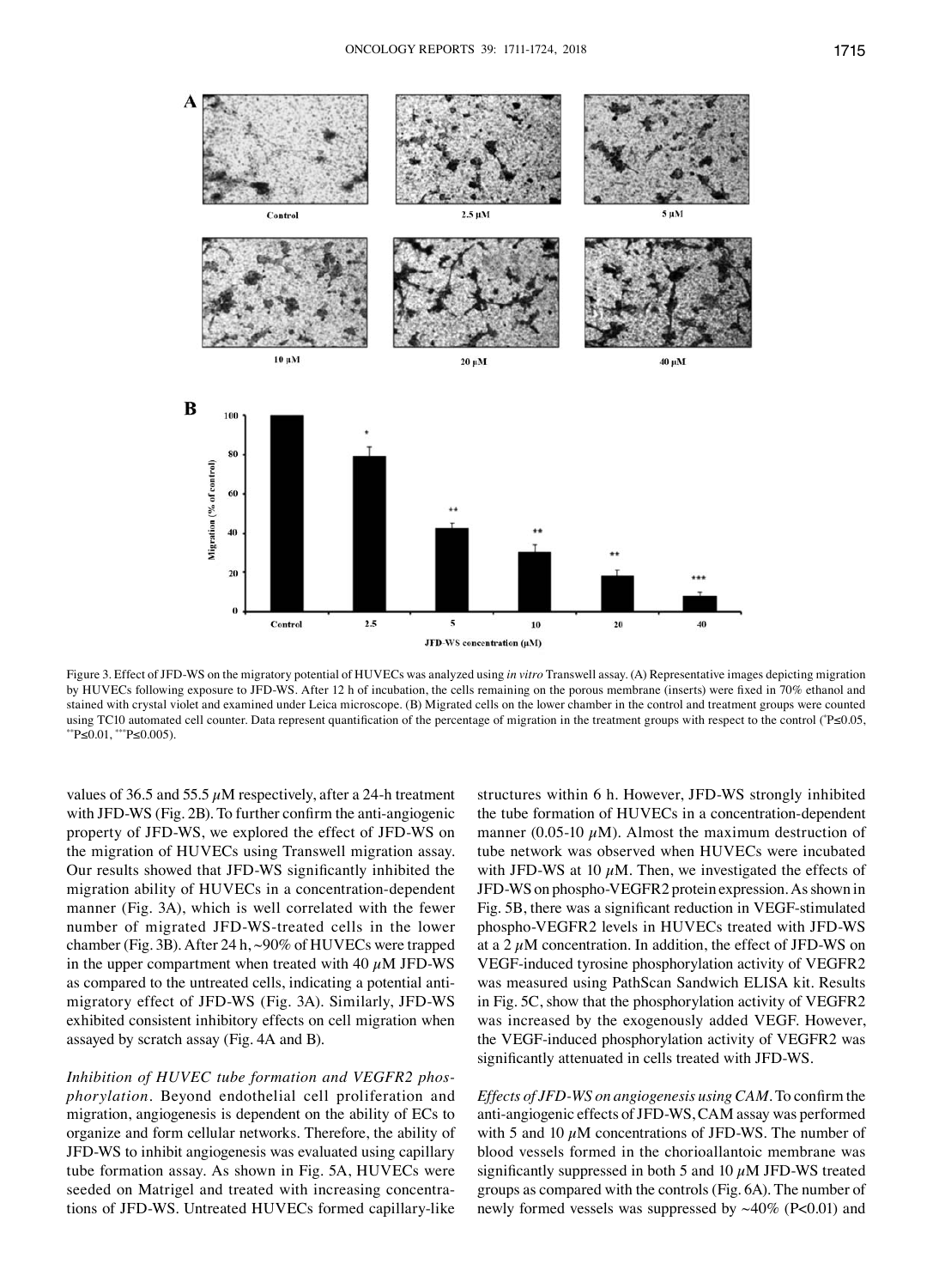

Figure 4. Inhibitory effects of JFD-WS on cell migration using scratch assay. (A) Representative images of endothelial cell migration with different concentrations of JFD-WS after 12 h of incubation. (B) Quantification of the percentage of migration in the treatment groups with respect to the control. Sunitinib (0.5  $\mu$ M) was used as a positive control (\*P≤0.05, \*\*P≤0.01, \*\*\*P≤0.005).

70% (P<0.001) after 12 and 24 h treatment of 5  $\mu$ M JFD-WS, respectively. However, the inhibition of blood vessel formation by JFD-WS was significantly higher at 10  $\mu$ M after 12 h (70%; P<0.001) and 24 h (94%; P<0.001) compared to lower concentrations (Fig. 6B).

*Antitumor efficacy of JFD-WS in a GI-101A breast xenograft mouse model.* The effect of JFD-WS on growth and metastasis of breast cancer was examined using immunocompromised nude mice implanted with GI-101A breast xenografts. To assess the effectiveness of JFD-WS, tumor volume and body weight of tumor-bearing animals were observed every 3 days until the end of the experiment. Mice implanted with GI-101A tumors showed 40 and 50% suppression of tumor growth after treatment with 100 mg/kg JFD-WS and 10 mg/kg Taxol, respectively, for 22 days (Fig. 7A-E). The doses of JFD-WS used in the present study were based on our initial experiments in which, we used 50 mg/kg body weight (data not shown) and 100 mg/kg body weight JFD-WS. However, better pharmacological (Fig. 7A-E) effects were observed in animals treated with 100 mg/kg body weight JFD-WS. Notably, the inhibitory effect of JFD-WS monotherapy was comparable to Taxol at the specified dose with no signs of toxicity. In contrast, 100 mg/kg dose of Taxol produced >50% mortality in the experimental groups (data not shown). However, JFD-WS combination with Taxol treatment caused 85% suppression of tumor growth (Fig. 7D and E) confirming the additive effects of JFD-WS with no observed toxicity symptoms. Thus, JFD-WS combination with Taxol was well-tolerated, and there were no significant changes in food intake or body weight during the experimental period (Fig. 7F).

*Effect of JFD-WS on plasma MUC1 levels.* Since MUC1 is currently used as a marker of responsive therapy and as a prognostic indicator for survival, the effect of JFD-WS on the plasma levels of MUC1 in control mice with no tumor burden and tumorbearing mice with and without treatment were analyzed using ELISA. As shown in Fig. 8, the level of MUC1 in tumor-bearing animals was nearly 80% higher when compared to the control animals. However, the level of MUC1 in JFD-WS and Taxoltreated animals showed 50 and 60% decrease respectively, after 22 days of treatment. Notably, an additional 9% decrease was observed when JFD-WS was treated in combination with Taxol. The effect of the combination treatment was found to be higher than the individual drug treatments.

*JFD-WS increases p53 protein expression.* To determine whether induction of apoptosis is preceded by activation of the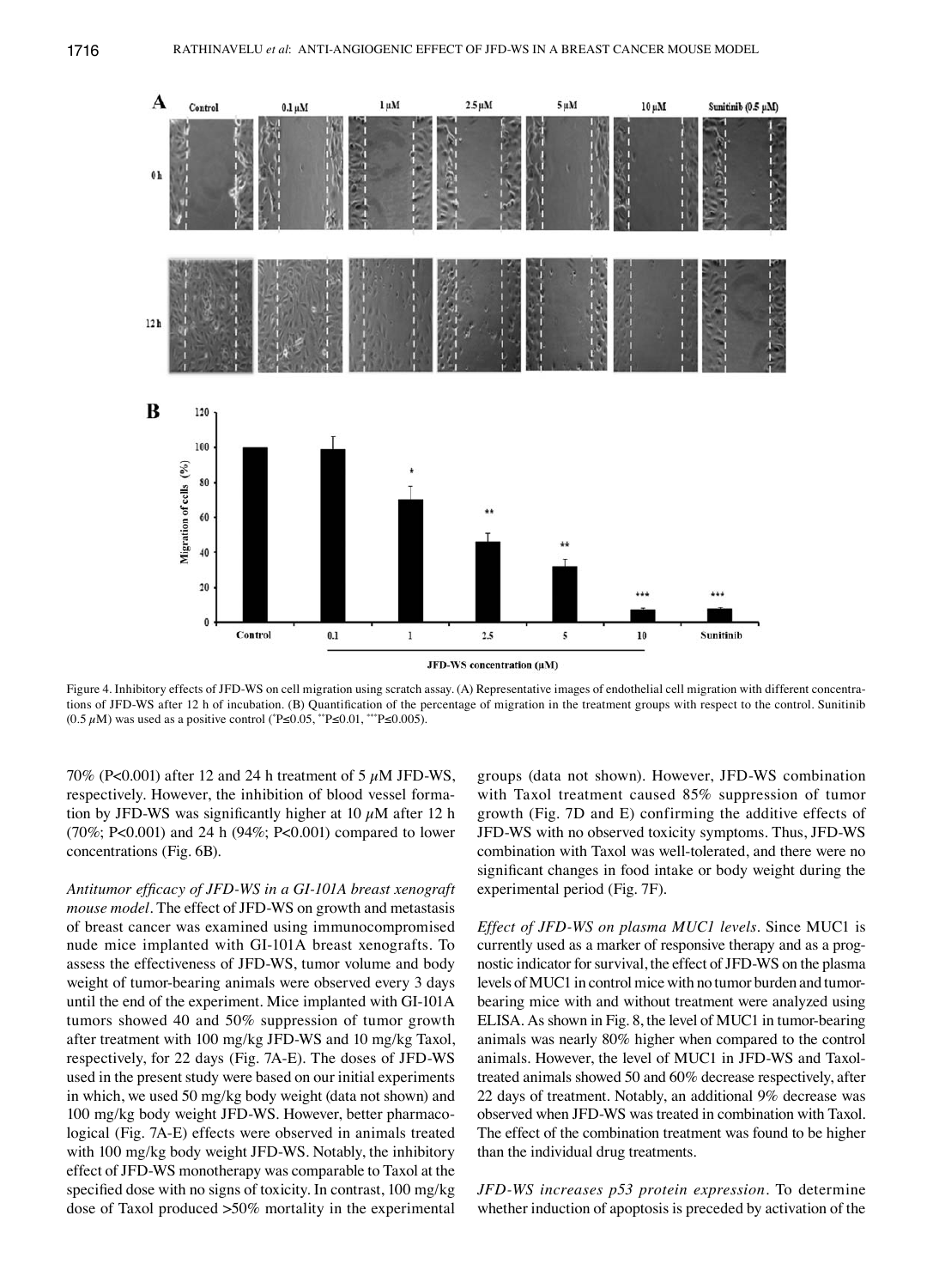

Figure 5. JFD-WS inhibits HUVEC tube formation. (A) HUVECs were seeded on a Matrigel layer and treated with different concentrations of JFD-WS (0.05-10  $\mu$ M). HUVEC tube formation was assessed 6 h later. The score is based on the extent of cellular networks: (+++++), individual cells well separated;  $(+++)$ , cells begin to migrate and align;  $(++)$ , cells lineup but do not sprout;  $(+)$ , visible sprouting; and  $(+)$ , closed polygons begin to form. (B) JFD-WS inhibited VEGF-induced phosphorylation of VEGFR2 in HUVECs. (C) The phosphorylation activity of VEGFR2 in the Tyr1175 phosphorylation site was measured after treatment with JFD-WS for 24 h using the PathScan Phospho-VEGFR2 Sandwich ELISA kit. The VEGF stimulated bar was compared with the basal level, which shows a significant elevation in the VEGFR2 phosphorylation. However, JFD-WS treatment showed a significant inhibition of pVEGFR2 levels caused by VEGF stimulation. Therefore, the VEGF stimulated effect was used as 100% for comparison. The error bar represents the SD for the results obtained from at least 3 independent experiments. Sunitinib (0.5 µM) was used as a positive control (\* P≤0.05, \*\*P≤0.01, \*\*\*P≤0.005).

cell cycle controlling component p53, the effect of JFD-WS on the expression levels of p53 protein in the xenograft tumors was examined. A marked induction of p53 protein level (Fig. 9A) was observed in JFD-WS-treated tumors, nearing ~10-fold increase, while the p53 protein level in the combination treatment group was nearly 11-fold as compared with the control tumors (untreated). These results indicate that in addition to the anti-angiogenic effect, JFD-WS has the ability to induce apoptosis. The results also suggest that the induction of apoptosis in the xenografts may occur through induction of the intrinsic pathway consequent to the activation of p53-dependent pathways.

*Effects of JFD-WS on Bcl-2 and Bax protein expression levels.*  Alteration in the levels of both Bcl-2 and Bax proteins have been shown to be associated with the anti- and pro-apoptotic functions, respectively. We explored the impact of JFD-WS treatment on the expression of Bcl-2 and Bax. As shown in Fig. 9A, JFD-WS monotherapy and also the combination

treatment decreased the Bcl-2 protein level significantly as compared to the levels of the control group. In addition, the expression level of Bax was increased by 4-fold in the group treated with JFD-WS alone. Likewise, in the JFD-WS/Taxol combination group, Bax level was increased by 5-fold as compared to the control.

*Cytochrome c release and expression of APAF-1.* The release of cytochrome *c* from mitochondria is critical for the initiation of APAF-1 mediated caspase activation which is shown to subsequently induce apoptosis in a multitude of experimental models. Therefore, we assessed the induction of cytochrome *c* release from mitochondria and the expression of APAF-1 in JFD-WS-treated and untreated groups. However, the increase in the cytochrome *c* level observed in the combination treatment group was only slightly higher when compared to treatment with JFD-WS alone. In consistent with these intracellular alterations, the immunoblotting analysis revealed a markedly increase in the expression of APAF-1 in both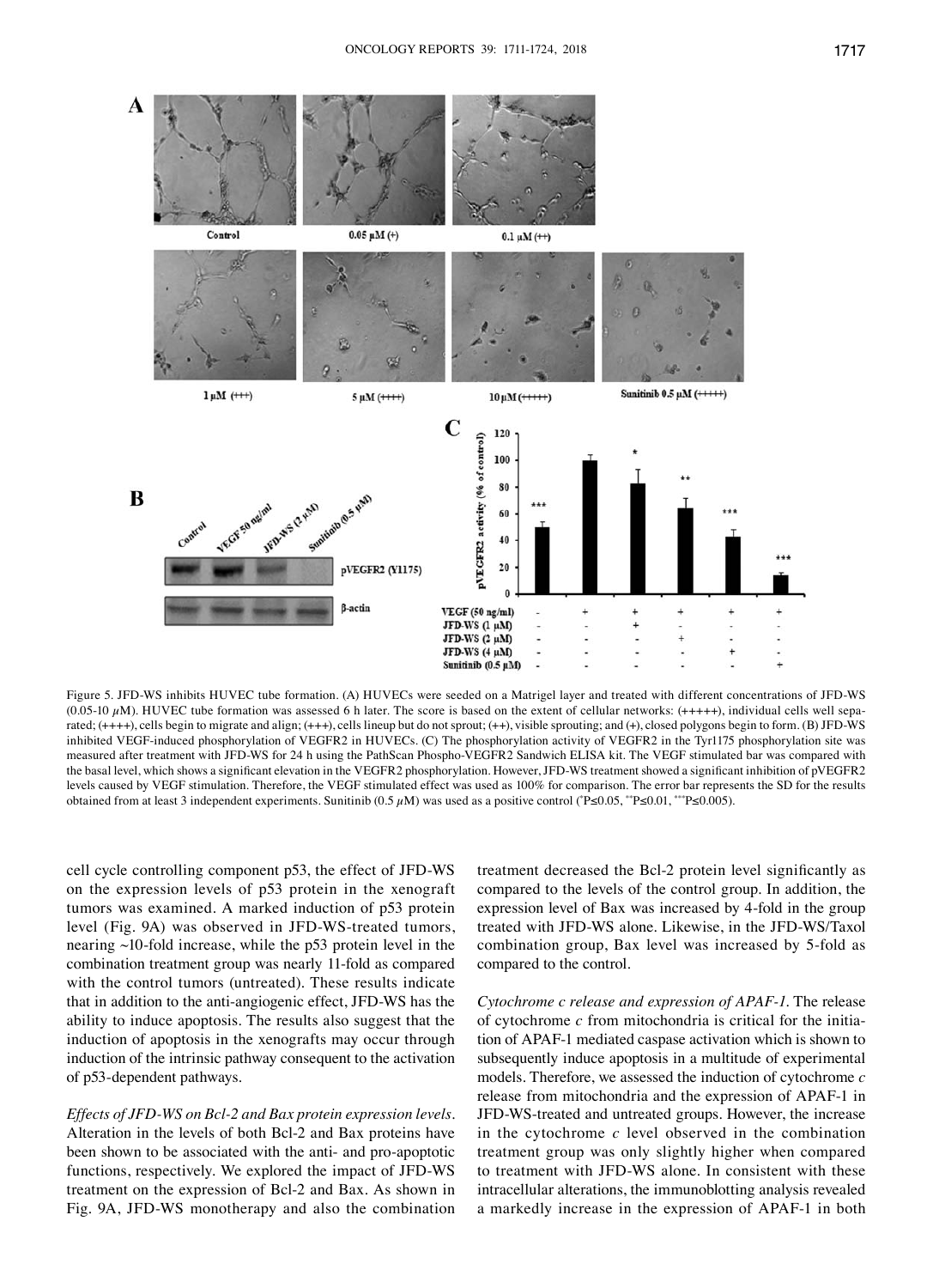

Figure 6. JFD-WS blocks angiogenesis. Four-day incubated fertilized chicken eggs were broken and the egg contents were transferred into sterile Petri dish. The vascular bed was incubated with 5 and 10  $\mu$ M JFD-WS on both the sterile paper disc for 12 h. (A) The representative images confirm the inhibition of blood vessel formation in 5 and 10  $\mu$ M JFD-WS. (B) Quantification of a number of branching blood vessels in the experiment groups with respect to the control ( \*\*P≤0.01, \*\*\*P≤0.005).

JFD-WS and combination treated groups as compared with the control (Fig. 9A).

*Activation of caspase-3, PARP cleavage, and DNA fragmentation.* Accumulated evidence from the literature indicates that caspases play a pivotal role in the terminal, execution phase of apoptosis (17). It is known that the activated caspase-3 receives apoptotic signals from mitochondria and transmits to PARP to act at the DNA level. To ascertain whether caspase-3 and PARP are involved in JFD-WS-induced cell death, the expression levels of active caspase-3 and PARP cleavage were examined. As shown in Fig. 9A, JFD-WS treatment alone was able to cause a significant increase in cleaved caspase-3 levels in the xenograft tumor leading to cleavage of PARP (Fig. 9A), which further evidenced the induction of apoptosis in the xenograft tumors subsequent to the anti-angiogenic effects elicited by JFD-WS. To confirm the final execution of apoptosis, the genomic DNA was isolated from tumors of the control and treated animals to determine DNA fragmentation. Electrophoretic separation of the genomic DNA revealed the fragmentation of DNA in the xenograft tumor tissues treated with JFD-WS as well as the JFD-WS+Taxol combination (Fig. 9B).

*Safety profile of JFD-WS.* Treatment of BALB/c mice with JFD-WS for 30 days did not cause any adverse effects as revealed by the analysis of pathological and hematological parameters. Furthermore, no abnormal clinical signs or behavior were detected in either of the groups. Hematological observations of all treated mice, including total blood count, red blood cells (RBC), white blood cells (WBC), neutrophils, monocytes, lymphocytes, platelet counts and hemoglobin levels were within normal limits as the control group. There were no significant differences noted between control and treated groups for the hematological parameters measured (Table I). Conversely, it can be interpreted that the injection of JFD-WS at a dose of 100 mg/kg neither showed significant changes in serum biochemical parameters such as albumin, total protein, globulin, urea, sodium and creatinine levels when compared to control group nor revealed an abnormality in the functions of the vital organs (Table II). However, significant difference in the total bilirubin was observed in the Taxol and JFD+Taxol combination groups when compared with the control (Table II). Consistent with biomarker analyses, there were no observable changes in body weight, food intake, behavior and lethargy and gastrointestinal toxicity, in the combination treatment.

*Pharmacokinetics of JFD-WS in mice.* As mentioned previously, original JFD was modified into JFD-WS to increase its bioavailability. To test this, we investigated the pharmacokinetic (PK) profile of JFD-WS in BALB/c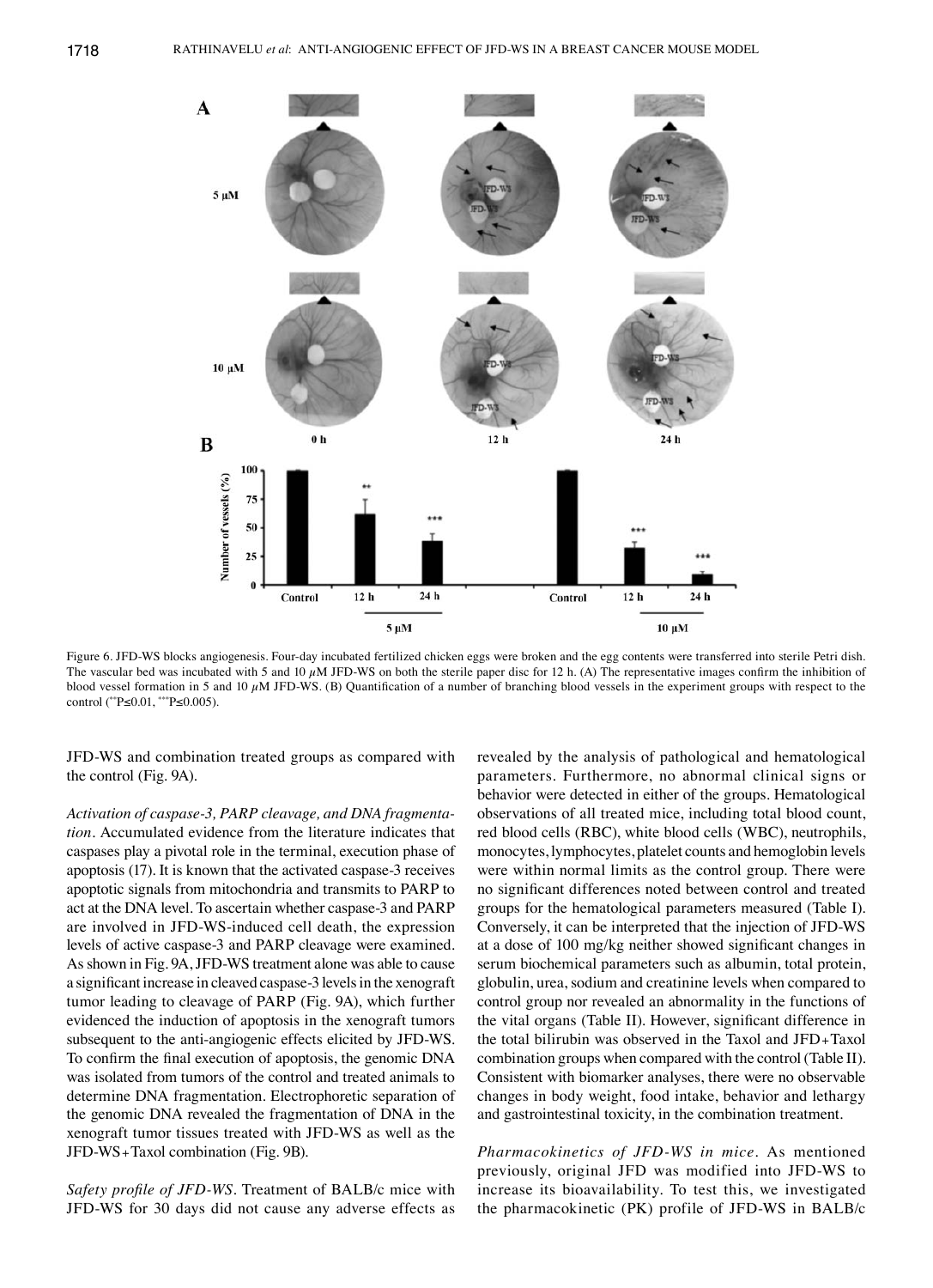

Control

 $10<sub>1</sub>$ 

 $\mathbf{0}$ 

 $\mathbf 1$ 

**JFD-WS** 





Figure 7. Effects of JFD-WS and Taxol combination on tumor growth in GI-101A breast adenocarcinoma xenograft mouse model. (A) Control. (B) JFD-WS (100 mg/kg). (C) Taxol (10 mg/kg) and (D) JFD-WS (100 mg/kg)+Taxol (10 mg/kg). (E) Changes in tumor volume. (F) Total body weight of xenograft mice after post tumor implantation ( \*\*\*P≤0.005).

Post-treatment days

 ${\bf 10}$ 

 $\bf{22}$ 

 $\bf 8$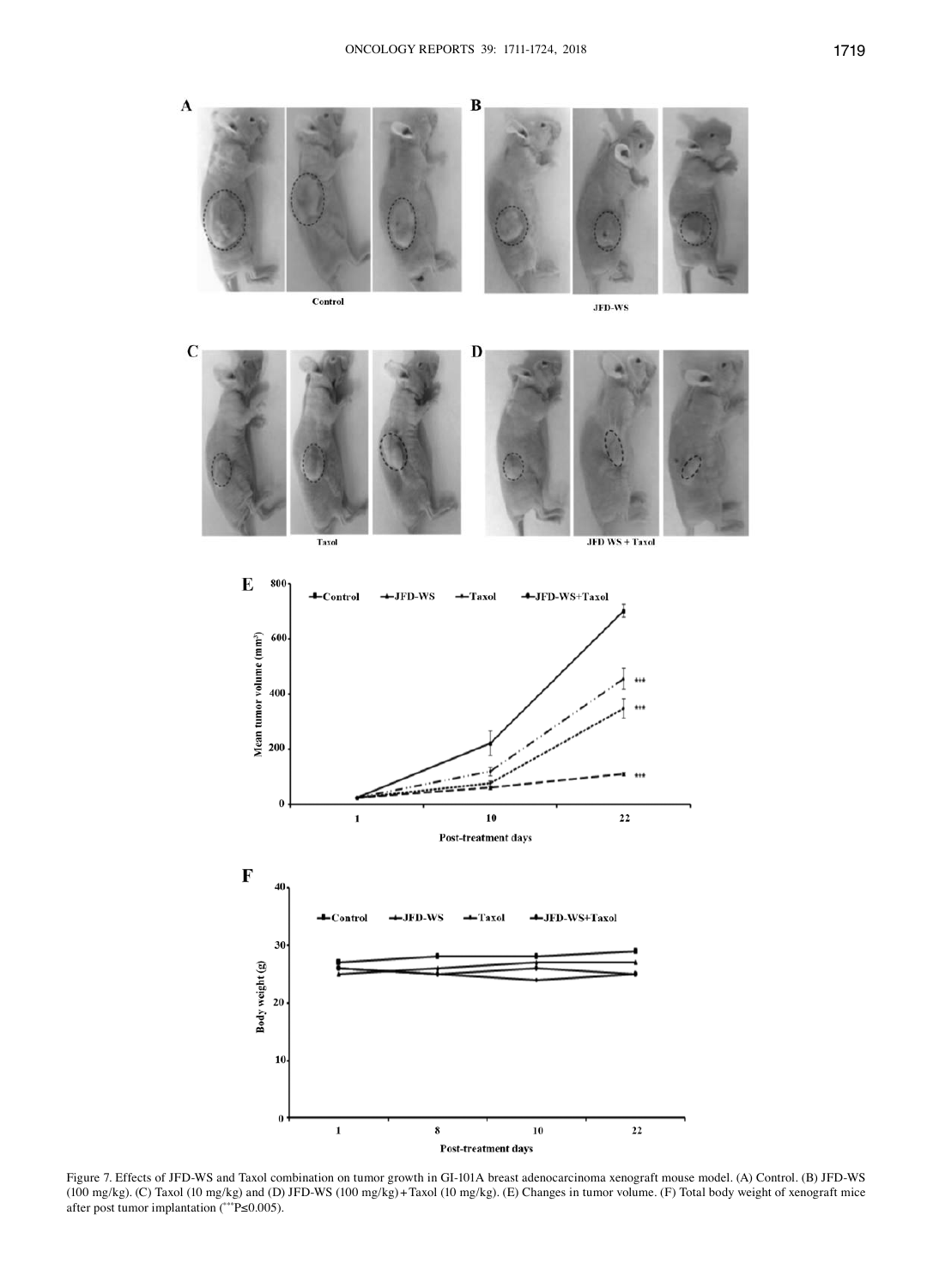

Figure 8. Concentrations of circulating MUC1 in the plasma of control and experimental groups. The plasma MUC1 level was measured after treatment with JFD-WS, Taxol and JFD-WS + Taxol combination using ELISA kit. Tumor burden animals showed a significant elevation in plasma MUC1 levels when compared to the control (no tumor burden). In contrast, animals treated with JFD-WS, Taxol and combination showed a significant decrease in the levels of MUC-1 when compared to the tumor-bearing animals (\*\*\*P≤0.005).

mice (Table III). The plasma profile was established by measuring the plasma concentrations of JFD-WS at different time points after i.p. administration of the drugs at the dose of 100 mg/kg body weight (Fig. 10A). JFD-WS reached a maximum plasma concentration after 15 min of i.p administration when compared to oral administration (data not shown). Since JFD-WS is highly water soluble, urine elimination was expected to be the major route of elimination. As expected, JFD-WS reached maximum urine elimination after 30 min of i.p. injection (Fig. 10B). Following i.p. injection, JFD-WS is largely distributed in extravascular regions as indicated by its volume of distribution. The results of PK studies confirm that i.p. administration allows for quick distribution of JFD-WS to tumor sites while high clearance rate could contribute to the lower toxicity of this compound.

#### **Discussion**

Overexpression and aberrant activation of receptor tyrosine kinases (RTKs) such as EGFR and VEGFR are associated with increased proliferation rates, angiogenesis and metastasis and reduced apoptosis (18). Our group has been engaged in the design, screening and testing for novel VEGFR2 inhibitors such as JFD (5,6). This molecule belongs to a class of organic compound which is analogous to the purine moiety (7-[2-hydroxy-3-(4-methoxyanilino)propyl]-1,3-dimethyl-3,7 dihydro-1H-purine-2,6-dione). The original form of JFD was modified to its water soluble form to increase bioavailability while preserving its pharmacological activities. Various studies directed towards the development of anti-angiogenic agents have used HUVECs as the cell based model to study physiological and pathological processes of angiogenesis (7). In addition, it provides an optimal model system for the study of the regulation of endothelial cells and their response to antiangiogenic molecules (7). Recent results from our laboratory confirm the anti-angiogenic activity of JFD-WS by decreasing the level of VEGFR2 phosphorylation in human endothelial



Figure 9. JFD-WS alters apoptotic signals in the xenograft tumors. (A) Expression of p53, Bax, Bcl-2, APAF-1, cytochrome *c*, cleaved caspase-3 and cleaved PARP proteins extracted from tumors of untreated control and treated groups were analyzed by western blotting. The protein extracts  $(25 \mu g)$  of protein) were separated by SDS-PAGE gel (7.5-12%). After electro-blotting, the separated proteins were probed with the corresponding antibody. Significant alteration in the expression pattern of pro- and anti-apoptotic proteins was observed in treatment groups as compared to untreated control tumor. β-actin was used as a loading control. (B) Demonstration of apoptosis by DNA fragmentation. Lane M, 100 bp DNA ladder; lane 1, DNA extracted from control tumors; lane 2, DNA extracted from JFD-WS-treated tumors and lane 3, DNA extracted from JFD-WS+Taxol-treated tumors. The DNA was separated by electrophoresis using 1.5% agarose gel and visualized using UVP image analyzer.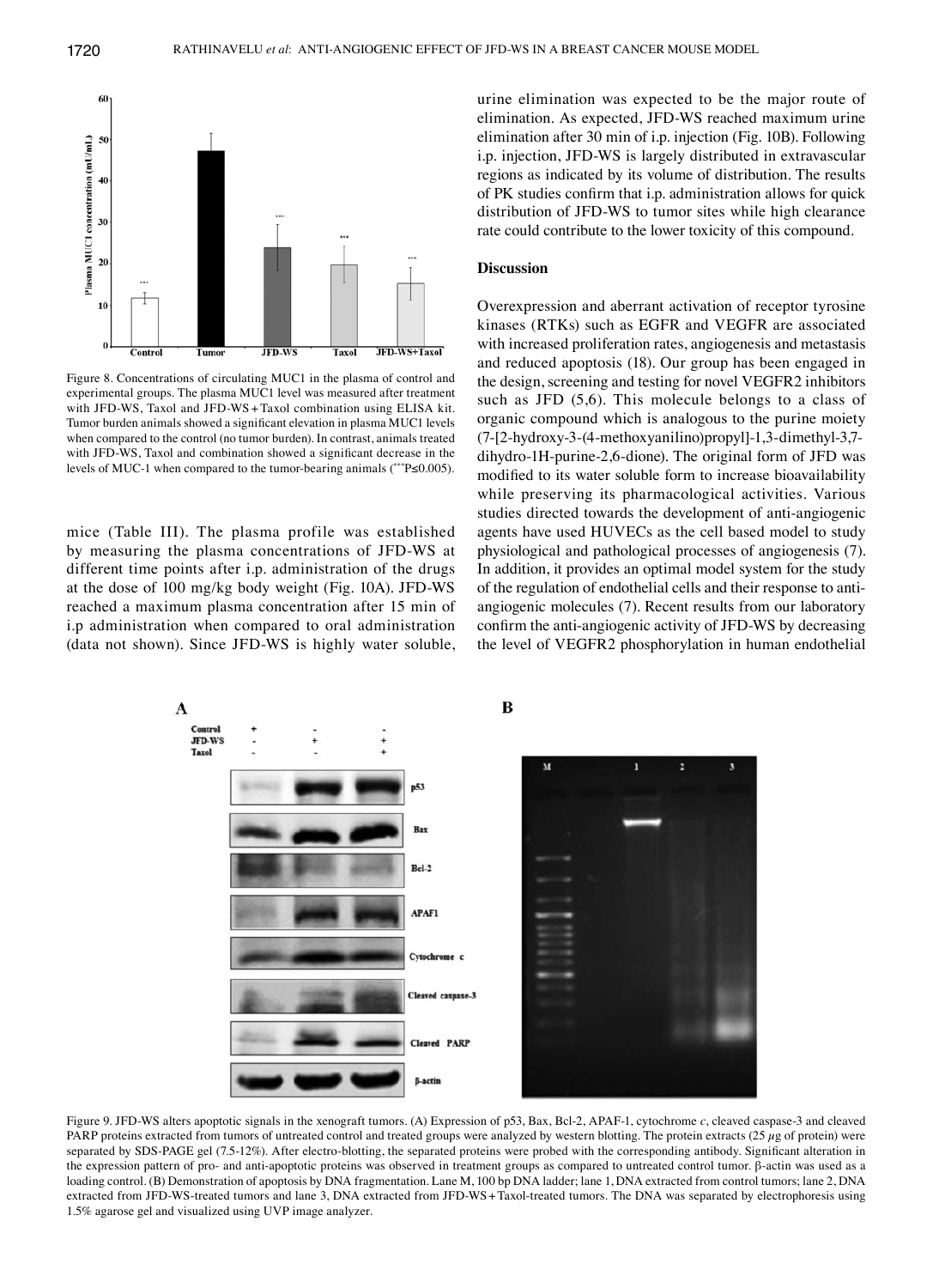| Parameters             | Control          | <b>JFD-WS</b>    | Taxol            | $JFD-WS+Taxol$               |
|------------------------|------------------|------------------|------------------|------------------------------|
| Red blood cell count   | $9.54 \pm 0.58$  | $9.60 \pm 0.47$  | $9.91 \pm 0.34$  | $9.14 \pm 1.20$              |
| White blood cell count | $3.07 \pm 0.65$  | $3.87 \pm 1.6$   | $3.57 \pm 0.20$  | $5.47 \pm 0.55$ <sup>a</sup> |
| Hemoglobin             | $13.17 \pm 0.29$ | $13.33 \pm 0.40$ | $12.13 \pm 0.81$ | $12\pm1.90$                  |
| Hematocrit             | $44.67 \pm 2.08$ | $45\pm2.65$      | $44\pm4.58$      | $40\pm8$                     |
| <b>MCV</b>             | $46.67 \pm 2.52$ | $47+2$           | $48\pm3.61$      | $43.7 \pm 3.51$              |
| <b>MCH</b>             | $13.67 \pm 1.15$ | $14+0$           | $13.33 \pm 0.58$ | $13\pm0$                     |
| MCHC                   | $29.67 \pm 0.58$ | $29.33 \pm 1.15$ | $27.33 \pm 2.08$ | $30\pm1$                     |
| Segmented neutrophils  | $0.53 \pm 0.15$  | $0.49 \pm 0.41$  | $1.2 \pm 0.77$   | $1.08 \pm 0.26$ <sup>a</sup> |
| Lymphocytes            | $2.15 \pm 0.51$  | $1.83 \pm 0.41$  | $2.31 \pm 0.31$  | $2.92 \pm 0.73$              |
| Monocytes              | $0.17 \pm 0.03$  | $0.17 \pm 0.01$  | $0.14 \pm 0.04$  | $0.20 \pm 0.05$              |
| Eosinophils            | $0.15 \pm 0.01$  | $0.16 \pm 0.05$  | $0.16 \pm 0.04$  | $0.19+0.09$                  |
| <b>Basophils</b>       | $0.06 \pm 0.01$  | $0.05 \pm 0.02$  | $0.07 + 0.01$    | $0.07+0.03$                  |
| RBC morphology         | Normal           | Normal           | Normal           | Normal                       |
| Platelet morphology    | Normal           | Normal           | Normal           | Normal                       |
| WBC morphology         | Normal           | Normal           | Normal           | Normal                       |

Table I. Hematological parameters after 30 days treatment with JFD-WS.

MCV, mean corpuscular volume; MCH, mean corpuscular hemoglobin. Values are expressed as mean  $\pm$  SD (°P≤0.05).

Table II. Blood clinical chemistry values after administration of JFD-WS on BALB/c mice.

| Parameters      | Control           | <b>JFD-WS</b>      | Taxol              | JFD-WS+Taxol                 |
|-----------------|-------------------|--------------------|--------------------|------------------------------|
| Glucose         | $111.70 \pm 22.3$ | $106.30 \pm 12.70$ | $106.70 \pm 20.20$ | $98.3 \pm 10.20$             |
| <b>BUN</b>      | $21 + 2.65$       | $15+1$             | $20.33 \pm 1.15$   | $19.70 \pm 2.89$             |
| <b>CREA</b>     | $0.20 \pm 0.00$   | $0.20 \pm 0.00$    | $0.17 \pm 0.06$    | $0.20 \pm 0.00$              |
| BUN/crea ratio  | $105 \pm 13.20$   | $75+5$             | $106\pm 15.70$     | $98.3 \pm 14.4$              |
| Amylase         | $2799\pm513$      | $2930+523$         | $2529 \pm 78.6$    | $2416\pm311$                 |
| Calcium         | $7.93 \pm 0.37$   | $8.60 \pm 0.00$    | $8.77 \pm 0.38$    | $7.90 \pm 2.25$              |
| Phosphorus      | $9.9 \pm 0.69$    | $9.63 \pm 3.47$    | $7.6 \pm 1.31$     | $6.65 \pm 0.21$              |
| Total protein   | $6.17 \pm 0.21$   | $5.57 \pm 0.40$    | $5.33 \pm 1.31$    | $5.77 \pm 0.40$              |
| Albumin         | $3.57 \pm 0.06$   | $3.23 \pm 0.25$    | $2.90 \pm 0.20$    | $3.30 \pm 0.17$              |
| AST             | $294 \pm 53.80$   | $251\pm 69.70$     | $281 \pm 65.80$    | $319+87$                     |
| <b>ALT</b>      | $54.67 \pm 8.08$  | $55.67 \pm 13.10$  | $79.67 \pm 39.30$  | $89.30 \pm 25.70$            |
| <b>CPK</b>      | $2429 \pm 483$    | $2403+554$         | 2756±675           | $2281 \pm 765$               |
| Total bilirubin | $0.77 + 0.15$     | $0.52 \pm 0.08$    | $0.33 \pm 0.12^a$  | $0.47 \pm 0.21$ <sup>a</sup> |

BUN, blood urea nitrogen; CREA, creatinine; AST, aspartate transaminase; ALT, alanine transaminase; CPK, creatine phosphokinase. Values are expressed as mean  $\pm$  SD ( $^{a}P \le 0.05$ ).

cells, through specific binding to VEGFR2 (19). As a result of VEGFR2 antagonism, JFD-WS specifically inhibits angiogenesis and some of the related events that include endothelial cell proliferation, migration, survival and vascular network formation (16). Conversely, when we extended these analyses to the *in vivo* systems, our results showed that new blood vessel formation on the CAM was significantly inhibited by JFD-WS even at sub-lethal concentrations, providing critical evidence to the ability of JFD-WS to inhibit angiogenesis.

Since many of the anti-angiogenic agents produce cytostatic effects (20), we evaluated the effects of JFD-WS alone and also in combination with Taxol on GI-101A xenograft tumor implanted athymic nude mice. As outlined in the results section, beside the anti-angiogenic effect *in vitro*, JFD-WS also exerted cytoreductive activity on GI-101A xenograft implanted animals which were confirmed by the reduction in tumor volume (Fig. 7E). The mechanism of action of JFD-WS is similar to various anti-angiogenic inhibitors, which are known to inhibit tumor growth by blocking angiogenesis in the xenograft tumors (19). Inhibition of tumor growth under *in vivo* condition can be attributed primarily to the antiangiogenenic activity of JFD-WS. However, JFD-WS shows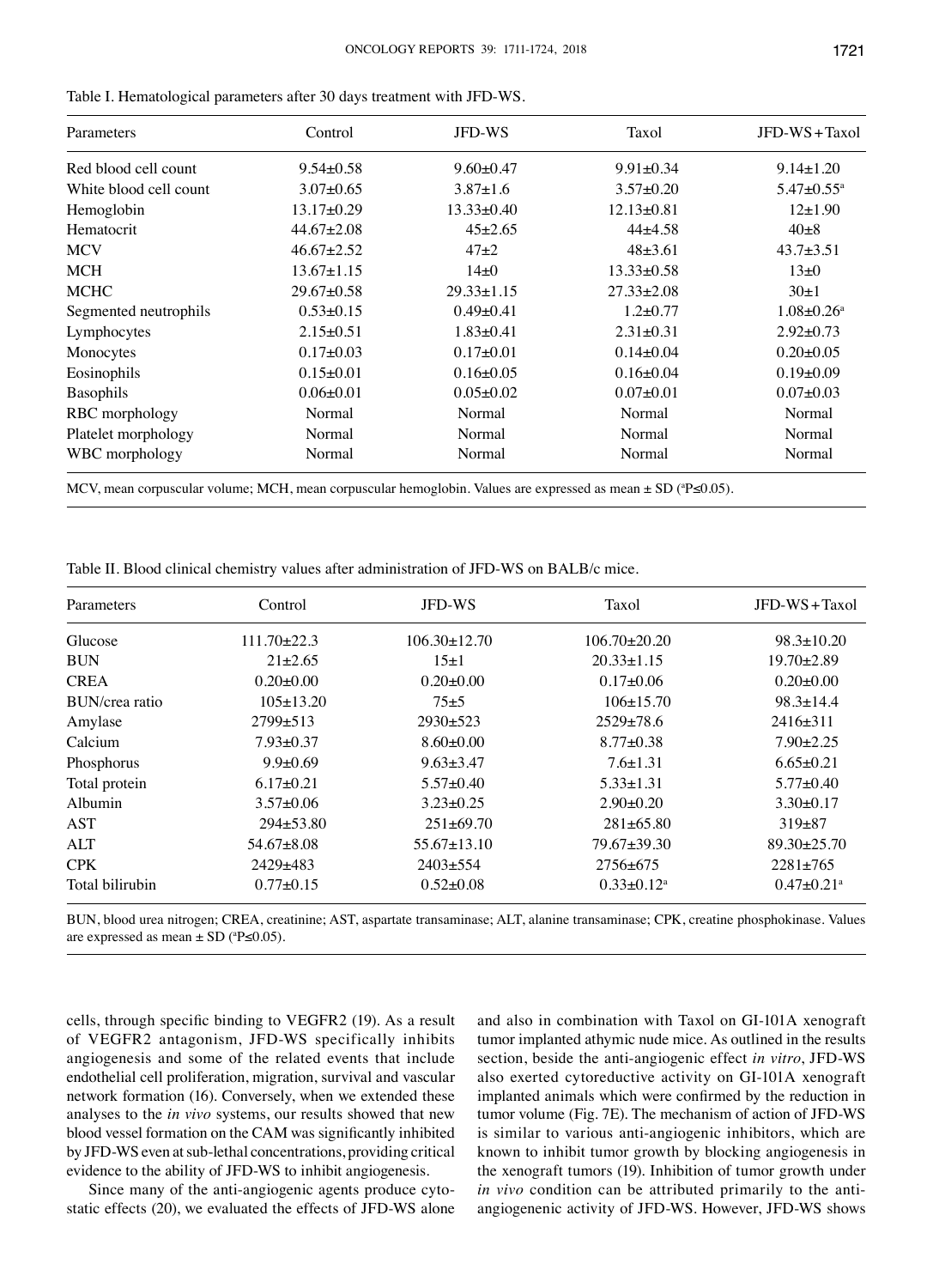

Figure 10. Concentration of JFD-WS in the biological samples. (A) Concentration of JFD-WS as calculated for 1 ml blood. (B) Concentration of JFD-WS in 1  $\mu$ l urine.

Table III. Summary of pharmacokinetic parameters.

| Pharmacokinetic<br>parameters | <b>JFD-WS</b><br>$(100 \text{ mg/kg}$ body weight) |  |  |
|-------------------------------|----------------------------------------------------|--|--|
| $C_{\text{max}}$              | 49.69 $\mu$ g/ml                                   |  |  |
| $T\frac{1}{2}$                | $34 \text{ min}$                                   |  |  |
| $K_{\rm e}$                   | $1.24 h^{-1}$                                      |  |  |
| Vd                            | 0.251                                              |  |  |
| Cl                            | 0.0841/h                                           |  |  |

 $C_{\text{max}}$ , maximum concentration; T½, elimination half-life; k<sub>e</sub>, elimination rate constant; Vd, volume of distribution and C*l*, clearance rate.

direct antiproliferative effects also on MCF-7 and GI-101A cells. Therefore, we are suspecting that combination of both these effects may contribute to the tumor-suppressing ability of JFD-WS. Induction of apoptosis is a therapeutic approach that is primarily intended to impede rapid tumor growth. With this purpose in the forefront, some of the earlier studies have shown that several VEGFR2 inhibitors including sorafenib can induce apoptosis in the HUVECs (21). However, in our experiments, subsequent to the onset of anti-angiogenic effect by JFD-WS, there appears to be the induction of apoptosis in the PDX tumors, which was confirmed by DNA fragmentation. Treatment with JFD-WS, both as a single agent and also in combination with Taxol, increased the expression of tumor suppressor protein p53 in the xenograft tumors with a subsequent increase in the pro-apoptotic protein Bax. The increase in Bax levels was accompanied by significant decrease in the levels of the anti-apoptotic protein Bcl-2. In addition to the increase in the expression of Bax protein levels, a significant increase in the level of APAF-1 with a concomitant increase in the cytochrome *c* level was observed in the tumor samples of JFD-WS-treated animals as compared to the untreated controls, evidencing the activation of the apoptotic pathway.

In response to activation of apoptotic signals, cytochrome *c* is released from mitochondria to the cytosol, and it eventually binds to APAF-1 to form a procaspase-9 activating heptameric protein known as apoptosomes. Such apoptosomes are required for the activation of caspase-9 through autocatalysis, which subsequently generates the caspase-3 from procaspase-3 (22). Activation of caspase-3 eventually triggers the caspase-activated DNase, which enters the nucleus and causes DNA cleavage that was clearly evidenced from the present study (Fig. 9A). Subsequently, the active caspase-3 cleaves the downstream substrate PARP which is responsible for the morphological and biochemical changes that constitute the final stages of apoptosis (23,24). PARP cleavage, which is indicated by the generation of an 85-kDa fragment, has been reported to disable/prevent the DNA repair process which eventually leads to cell death (25).

Several studies have shown active cell death due to apoptosis following anti-angiogenic therapy. However, the actual cause of apoptotic cell death subsequent to anti-angiogenic therapy remains as an area with the limited amount of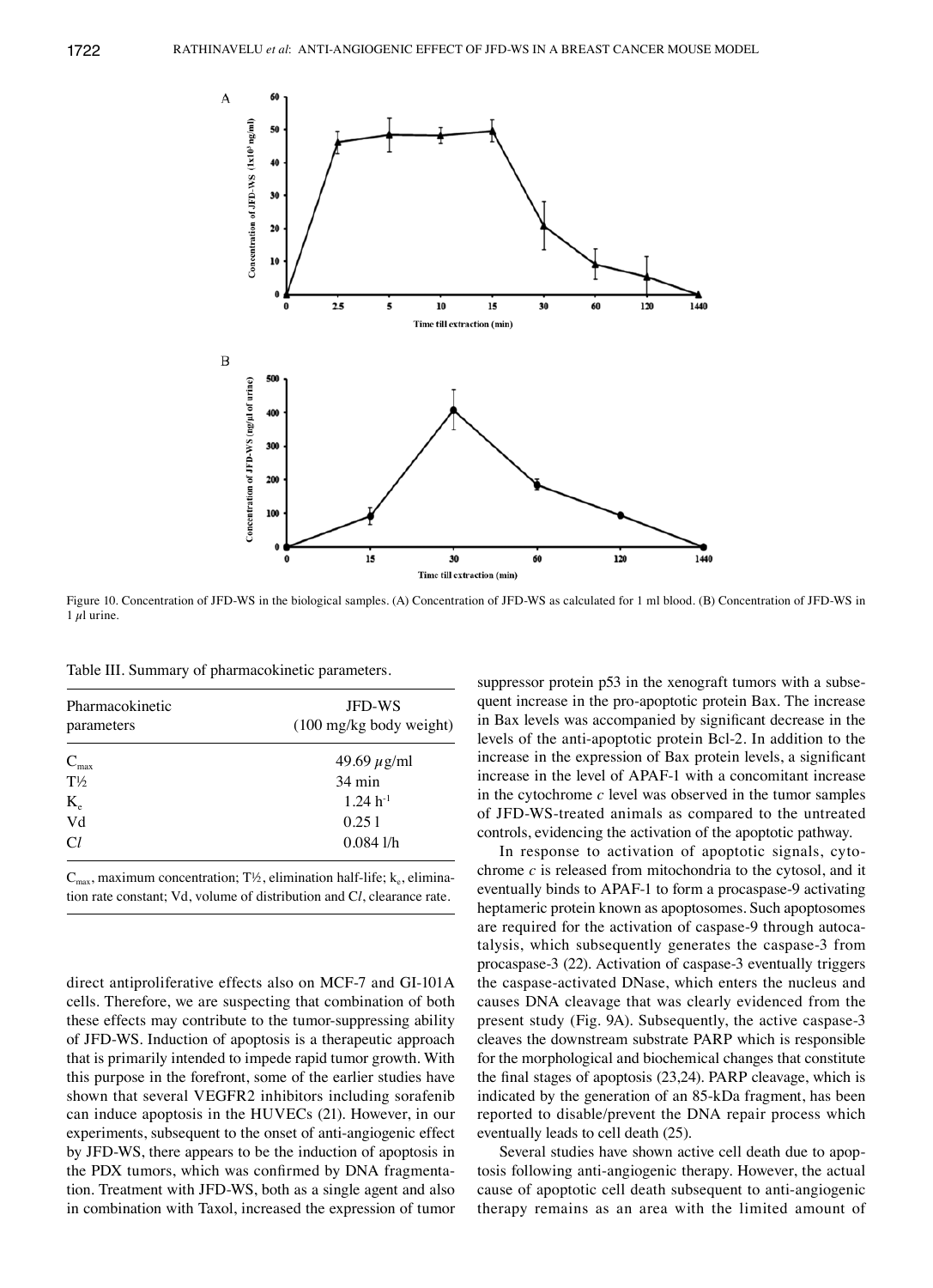knowledge and understanding. Although, several possibilities can be considered including direct effects coming from anti-angiogenic agents, inhibition of VEGFR2 phosphorylation by a small molecule is reported to induce apoptosis by inhibiting the PI3K/AKT pathway (26). In addition, decreased phosphorylation of AKT was shown to increase the p53 expression level and trigger the intrinsic pathway of apoptosis (25). Experimental evidence also suggests that p53 can negatively regulate VEGF expression and may decrease angiogenesis and vessel permeability, thereby inducing and sustaining the dormancy of the experimental tumors in micrometastasis stages by elevating the incidence of apoptosis in tumor cells (27,28). Results observed in the present study with increased expression of p53 (Fig. 9A) following drug treatment tilting the balance towards apoptosis, is in agreement with the study from Fontanini *et al* (29) who showed the similar influence of the p53 tumor-suppressor gene in non-small-cell lung carcinoma (NSCLC).

Inhibition of VEGF/VEGFR2 with an increase in the active caspase-9 and caspase-3-mediated apoptosis in haemangioma-derived endothelial cells (HaemEC) has been previously reported (30). The decreased expression of antiapoptotic protein Bcl-2 seen in the tumor tissues (Fig. 9A) with the concomitant increase in Bax level can easily shift the balance towards programmed cell death. Our results are similar to the inhibition of Bcl-2 by small molecules or antisense oligonucleotides that led to multiple effects on the tumor, including strong anti-angiogenic effect as well as restoration of sensitivity to antineoplastic agents and thereby inducing apoptosis (31). Substantial alteration in the expression level of anti-apoptotic protein Bcl-2 in JFD-WS treated mice that coincided with the decreased tumor volume, is unique and confirms the ability for JFD-WS to induce cancer cell death through multiple mechanisms.

Typically anti-angiogenic action of VEGFR2 inhibitors has been shown to induce apoptotic cell death of endothelial cells (ECs) that are part of the tumor vasculature (18). The apoptotic cell death of the ECs was primarily responsible for the reduced density of the tumor and regression of tumor growth. However, the present study shows significant initiation of pro-apoptotic signals in JFD-WS-treated tumor xenografts. In addition, both the JFD-WS and Taxol as monotherapy and in combination showed a significant reduction in the plasma level of tumor biomarker MUC1 further indicating the reduction in the tumor burden of the experimental animals subsequent to JFD-WS treatments.

Preliminary pharmacokinetic studies in mice confirm that JFD-WS is largely distributed to extravascular regions within a shorter duration of time after i.p injection, which enables JFD-WS to control tumor growth. However, being target selective, high urine clearance rate of JDF-WS contributed to the lower toxicity of this compound. In addition, hematological and serum biochemistry analysis of the mice treated with JFD-WS revealed no pathological changes. However, some of the VEGFR2 inhibitors that are already in clinical use have been found to inflict significant toxicities in the gastrointestinal tract and liver after single doses of treatment (21). Although, the effective dose of JFD-WS required for inhibition of tumor growth is slightly higher, the excellent safety profile of JFD-WS indicates that it has the potential to be a safer and effective anti-angiogenic drug. In conclusion, our anti-angiogenic drug JFD-WS, whether used as a single agent or in combination with Taxol produced strong antitumor effects by inducing apoptosis of cancer cells in GI-101A breast xenograft tumor implanted athymic nude mice. Elevating p53 levels and inducing apoptosis is a unique property, and typically not seen with other anti-angiogenic drugs. Therefore, our JFD-WS may be one of its type of anti-angiogenic inhibitors with dual abilities.

## **Acknowledgements**

The authors would like to thank the Royal Dames of Cancer Research, Inc. (Ft. Lauderdale, FL, USA) for their financial support in conducting this research. The authors would also like to acknowledge the research grant from the Community Foundation of Broward, Ft. Lauderdale (Florida, USA) which partially supported the present study.

#### **References**

- 1. Folkman J: Role of angiogenesis in tumor growth and metastasis. Semin Oncol 29 (Suppl 16): 15-18, 2002.
- 2. Hanahan D and Weinberg RA: Hallmarks of cancer: The next generation. Cell 144: 646-674, 2011.
- 3. Ivy SP, Wick JY and Kaufman BM: An overview of smallmolecule inhibitors of VEGFR signaling. Nat Rev Clin Oncol 6: 569-579, 2009.
- 4. Kamba T and McDonald DM: Mechanisms of adverse effects of anti-VEGF therapy for cancer. Br J Cancer 96: 1788-1795, 2007.
- 5. Sridhar J, Akula N, Sivanesan D, Narasimhan M, Rathinavelu A and Pattabiraman N: Identification of novel angiogenesis inhibitors. Bioorg Med Chem Lett 15: 4125-4129, 2005.
- 6. Dhandayuthapani S and Rathinavelu A: JFD, a novel small molecule for inhibiting vascular endothelial growth factor receptor-mediated angiogenesis. In: Proceedings of the 105th Annual Meeting of the American Association for Cancer Research; 2014 Apr 5-9; San Diego, CA Philadelphia (PA): AACR; Cancer Res 74 (Suppl 19): Abstract nr1021, 2014.
- 7. Auerbach R, Akhtar N, Lewis RL and Shinners BL: Angiogenesis assays: Problems and pitfalls. Cancer Metastasis Rev 19: 167-172, 2000.
- 8. Mekhail TM and Markman M: Paclitaxel in cancer therapy. Expert Opin Pharmacother 3: 755-766, 2002.
- 9. Ramaswamy B and Puhalla S: Docetaxel: A tubulin-stabilizing agent approved for the management of several solid tumors. Drugs Today 42: 265-279, 2006.
- 10. Dorr RT: Pharmacology of the taxanes. Pharmacotherapy 17: 96S-104S, 1997.
- 11. Hollstein M, Hergenhahn M, Yang Q, Bartsch H, Wang ZQ and Hainaut P: New approaches to understanding p53 gene tumor mutation spectra. Mutat Res 431: 199-209, 1999.
- 12. Senapati  $\hat{S}$ , Das S and Batra SK: Mucin-interacting proteins: From function to therapeutics. Trends Biochem Sci 35: 236-245, 2010.
- 13. Tampellini M, Berruti A, Gerbino A, Buniva T, Torta M, Gorzegno G, Faggiuolo R, Cannone R, Farris A, Destefanis M, *et al*: Relationship between CA 15-3 serum levels and disease extent in predicting overall survival of breast cancer patients with newly diagnosed metastatic disease. Br J Cancer 75: 698-702, 1997.
- 14. Morrissey JJ and Raney S: A metastatic breast tumor cell line, GI-101A, is estrogen receptor positive and responsive to estrogen but resistant to tamoxifen. Cell Biol Int 22: 413-419, 1998.
- 15. Tamilarasan KP, Kolluru GK, Rajaram M, Indhumathy M, Saranya R and Chatterjee S: Thalidomide attenuates nitric oxide mediated angiogenesis by blocking migration of endothelial cells. BMC Cell Biol 7: 17, 2006.
- 16. Lamalice L, Le Boeuf F and Huot J: Endothelial cell migration during angiogenesis. Circ Res 100: 782-794, 2007.
- 17. Budihardjo I, Oliver H, Lutter M, Luo X and Wang X: Biochemical pathways of caspase activation during apoptosis. Annu Rev Cell Dev Biol 15: 269-290, 1999.